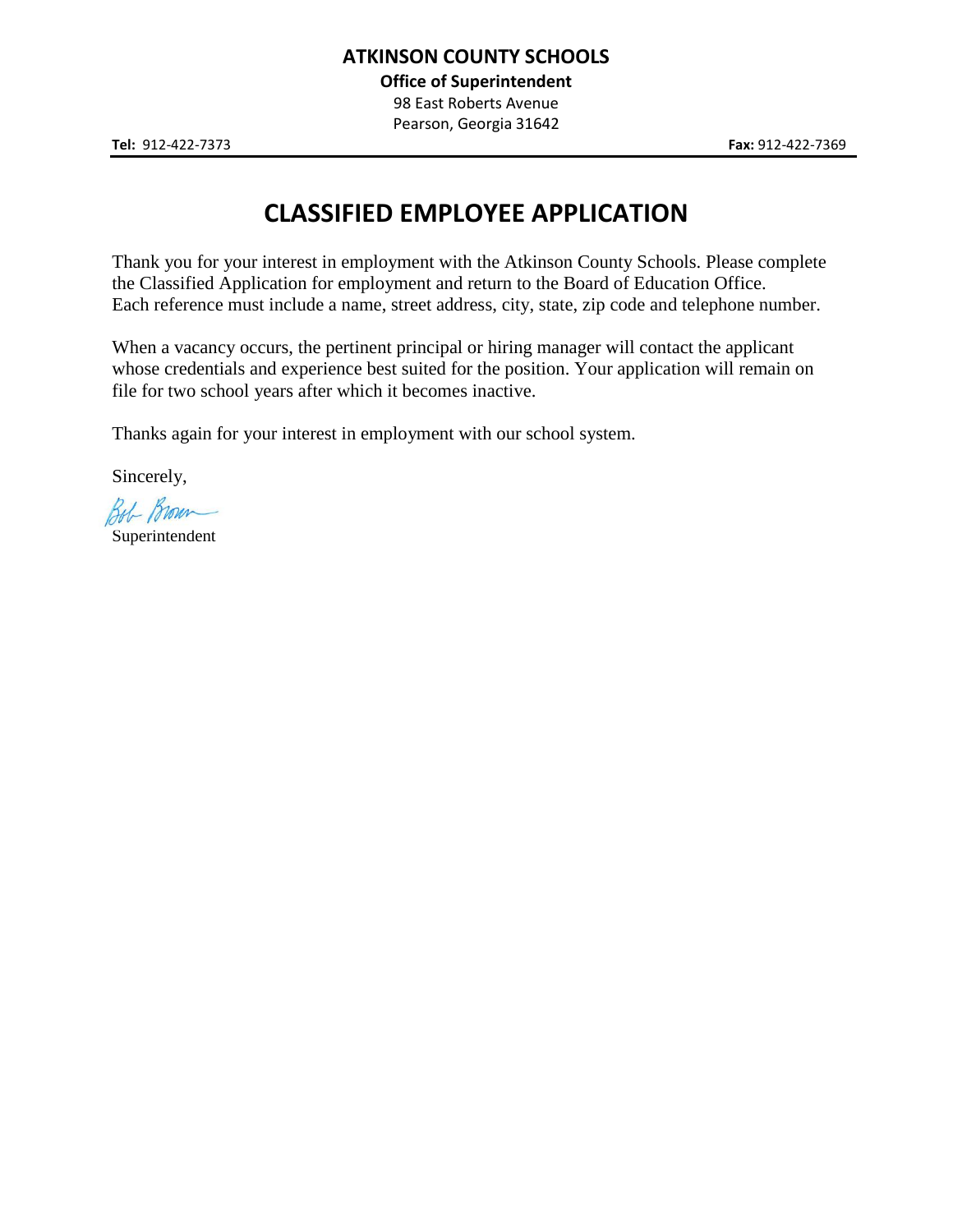

# **ATKINSON COUNTY SCHOOLS**

**98 Roberts Avenue East \* Pearson, GA 31642**

# **CLASSIFIED EMPLOYEE APPLICATION**

| Indicate Position(s) Applied for: |        |  |
|-----------------------------------|--------|--|
| Secretary                         | Other  |  |
| Receptionist                      |        |  |
| <b>Food Service</b>               |        |  |
| <b>Bus Driver</b>                 |        |  |
| Mechanic                          |        |  |
| Maintenance                       | (area) |  |
| Bookkeeper                        |        |  |
| Paraprofessional                  |        |  |
| Substitute                        |        |  |

## **Personnel Department Use Only**

Date of Interview: \_\_\_\_\_\_\_\_\_\_\_\_\_\_\_

Telephone Reference: \_\_\_\_\_\_\_\_\_\_\_\_

Fingerprint/Background Check: \_\_\_\_\_\_\_\_\_\_\_\_\_

Date of Employment: \_\_\_\_\_\_\_\_\_\_\_\_\_\_\_\_\_\_\_\_\_\_\_\_

### **APPLICANT'S INFORMATION**

| Name:                                                                                                                                                                                                                         | Date Available for Employment:                                                                                 |        |           |  |
|-------------------------------------------------------------------------------------------------------------------------------------------------------------------------------------------------------------------------------|----------------------------------------------------------------------------------------------------------------|--------|-----------|--|
| <b>Address:</b>                                                                                                                                                                                                               | City: the control of the control of the control of the control of the control of the control of the control of | State: | Zip Code: |  |
| <b>Telephone Number: Home</b>                                                                                                                                                                                                 |                                                                                                                | Cell   |           |  |
| - Hotel Hotel Andrea Hotel Hotel Hotel Hotel Hotel Hotel Hotel Hotel Hotel Hotel Hotel Hotel Hotel Hotel Hotel Hotel Hotel Hotel Hotel Hotel Hotel Hotel Hotel Hotel Hotel Hotel Hotel Hotel Hotel Hotel Hotel Hotel Hotel Ho |                                                                                                                |        |           |  |

**Email Address:** \_\_\_\_\_\_\_\_\_\_\_\_\_\_\_\_\_\_\_\_\_\_\_\_\_\_\_\_\_\_\_\_\_\_\_\_\_\_\_\_\_\_\_\_\_\_\_\_\_\_\_\_\_\_\_\_\_\_\_\_\_\_\_\_\_\_\_\_\_\_\_\_\_

**\*\*If you are not a citizen of the United States of America, you must furnish a copy of your Permanent Residency Permit or other document allowing you to legally work in this country.\*\***

#### **EDUCATION**

| <b>Education</b>         | School<br>Name/Address | <b>Highest Grade Completed</b> | <b>Year Attended</b> | Major/Diploma |
|--------------------------|------------------------|--------------------------------|----------------------|---------------|
| High School              |                        |                                |                      |               |
| College                  |                        |                                |                      |               |
| <b>Vocational School</b> |                        |                                |                      |               |
| Other                    |                        |                                |                      |               |

## **WORK EXPERIENCE**

| <b>Business Name</b> | <b>Business Address   Position</b><br>& Phone Number | <b>Begin/End Dates</b> | Supervisor | <b>Reason for</b><br>Leaving |
|----------------------|------------------------------------------------------|------------------------|------------|------------------------------|
|                      |                                                      |                        |            |                              |
|                      |                                                      |                        |            |                              |
|                      |                                                      |                        |            |                              |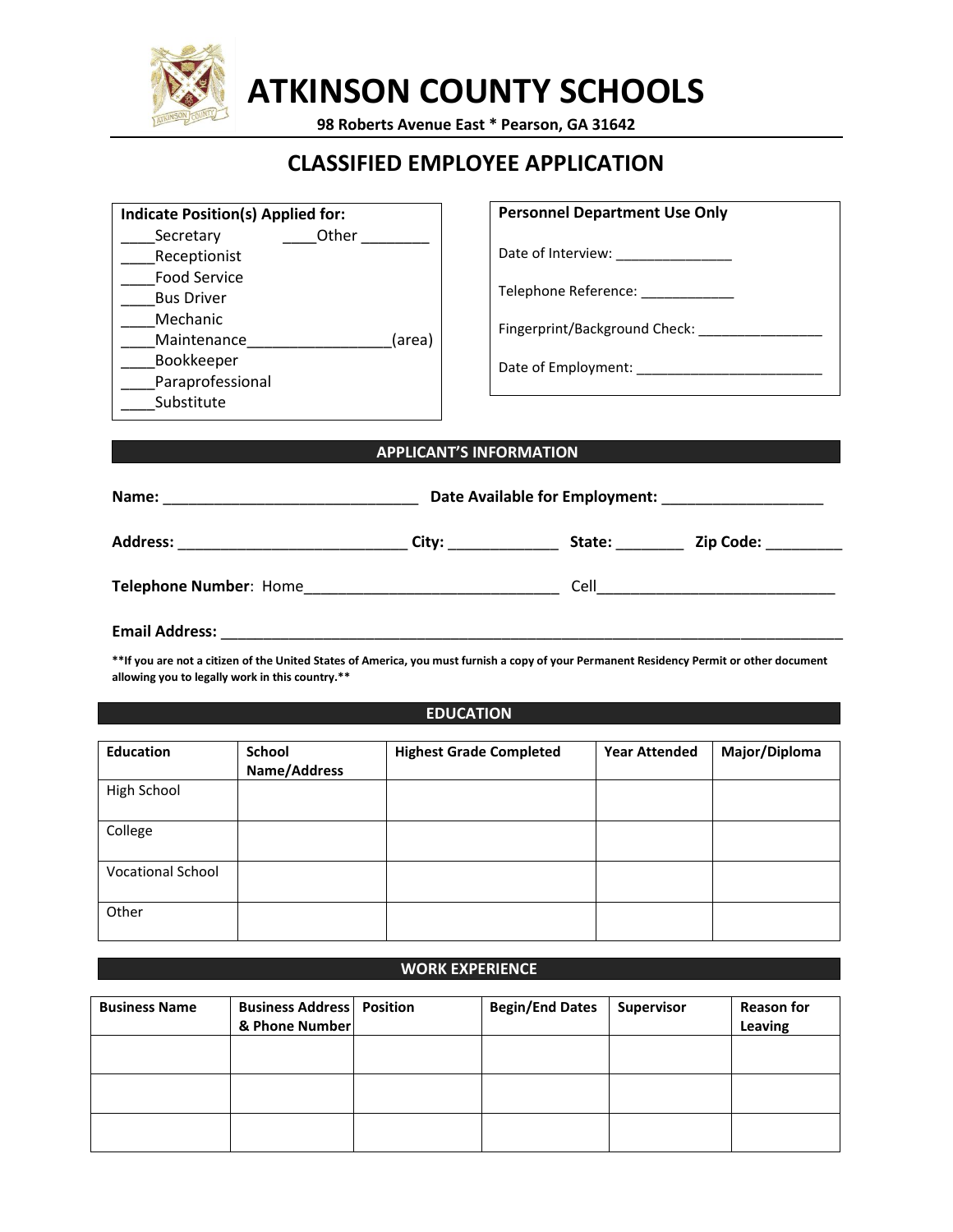# **Each of the following questions must be answered a "yes" or "no". If any answer is "yes", please attach an explanation.**

| 1. Have you been dismissed or fired from a job?                                                            | Yes    | No.  |
|------------------------------------------------------------------------------------------------------------|--------|------|
| 2. Have you received an unsatisfactory performance evaluation from an employer?                            | Yes    | No.  |
| 3. Have you been convicted of, entered a plea of guilty to, or been granted first offender treatment       |        |      |
| without adjudication of guilt for any felony-grade crime, or a crime involving moral turpitude?            | Yes    | No.  |
| 4. Are you presently charged with committing any felony-grade crime, or a crime involving moral turpitude? | Yes    | – No |
| 5. Have you been investigated for allegations of sexual harassment?                                        | Yes    | Mo   |
| 6. Have you been accused and/or investigated for a crime of child abuse or physical abuse?                 | Yes No |      |
| 7. Do you have computer related work experience?                                                           | Yes No |      |
| If yes, please describe                                                                                    |        |      |
| 8. Are you able to lift 35 pounds by yourself and 50 pounds with help?                                     | Yes.   | No   |
| 9. In the event that you are employed, are you willing to participate in continuing education              |        |      |
| training funded by the school system?                                                                      | Yes    | No   |

**Below are specialized questions for various classified positions. Check the position (s) that you are applying for and complete only the section that pertains to that position (s).**

| Secretary                  | <b>Bookkeeper:</b>                                                          |          |           |                                                          |
|----------------------------|-----------------------------------------------------------------------------|----------|-----------|----------------------------------------------------------|
|                            | How many words can you type per minute?                                     |          |           |                                                          |
| Skills/Experience: MS Word | Filing<br>Bank Reconciliation Cash Receipts Accounts Payable Email<br>Other | MS Excel | MS Access | MS Power Point<br>Payroll General Ledger Purchase Orders |

| Paraprofessional: Area of Preference: Grade Level:                                 |                  | K-5      | 6-8 | Media<br>Special Education<br>$9-12$ |  |
|------------------------------------------------------------------------------------|------------------|----------|-----|--------------------------------------|--|
| Do you hold a teaching certificate?<br>Do you hold a paraprofessional certificate? | Yes<br>No<br>Yes | No State |     | <b>Expiration Date:</b>              |  |

| Maintenance/Grounds                                                                                                  |                  |
|----------------------------------------------------------------------------------------------------------------------|------------------|
| Skill Area: ____Carpentry _____Electrical _____Grounds _____HVAC _____Mechanic _____Plumbing                         | Other            |
|                                                                                                                      |                  |
| <b>Bus Driver: Type of driver's license:</b> Veteran's Regular CDL                                                   |                  |
| Class: I III IV V                                                                                                    |                  |
| Have you been convicted of driving under the influence of alcohol or drugs?                                          | No<br>Yes        |
| Have you been denied a driver's license or permit?<br>2.                                                             | No<br>Yes        |
| Has your driver's license or permit been revoked or suspended?<br>3.                                                 | Yes<br>No        |
| Has your driving privilege been limited by court action?<br>4.                                                       | <b>Yes</b><br>No |
| Have you been involved in a traffic accident in the past three years where you were the driver?<br>5.                | Yes<br>No.       |
| Are you able to operate a push and/or riding lawn mower?<br>6.                                                       | Yes<br>No.       |
| Are you able to climb a 6ft. ladder?<br>7.                                                                           | No<br>Yes        |
| Can you stand for long periods (four + hours) on hard surfaces?<br>8.                                                | Yes<br>- No      |
| Are you willing to obtain a doctor's statement (dated within the last six months) stating that<br>9.                 |                  |
| you can perform the duties of standing, lifting and carrying?                                                        | Yes.<br>No.      |
| **Please note: State and Federal laws require bus drivers and others in safety-sensitive functions to participate in |                  |
| planned and random testing for alcohol and prohibited substances. **                                                 |                  |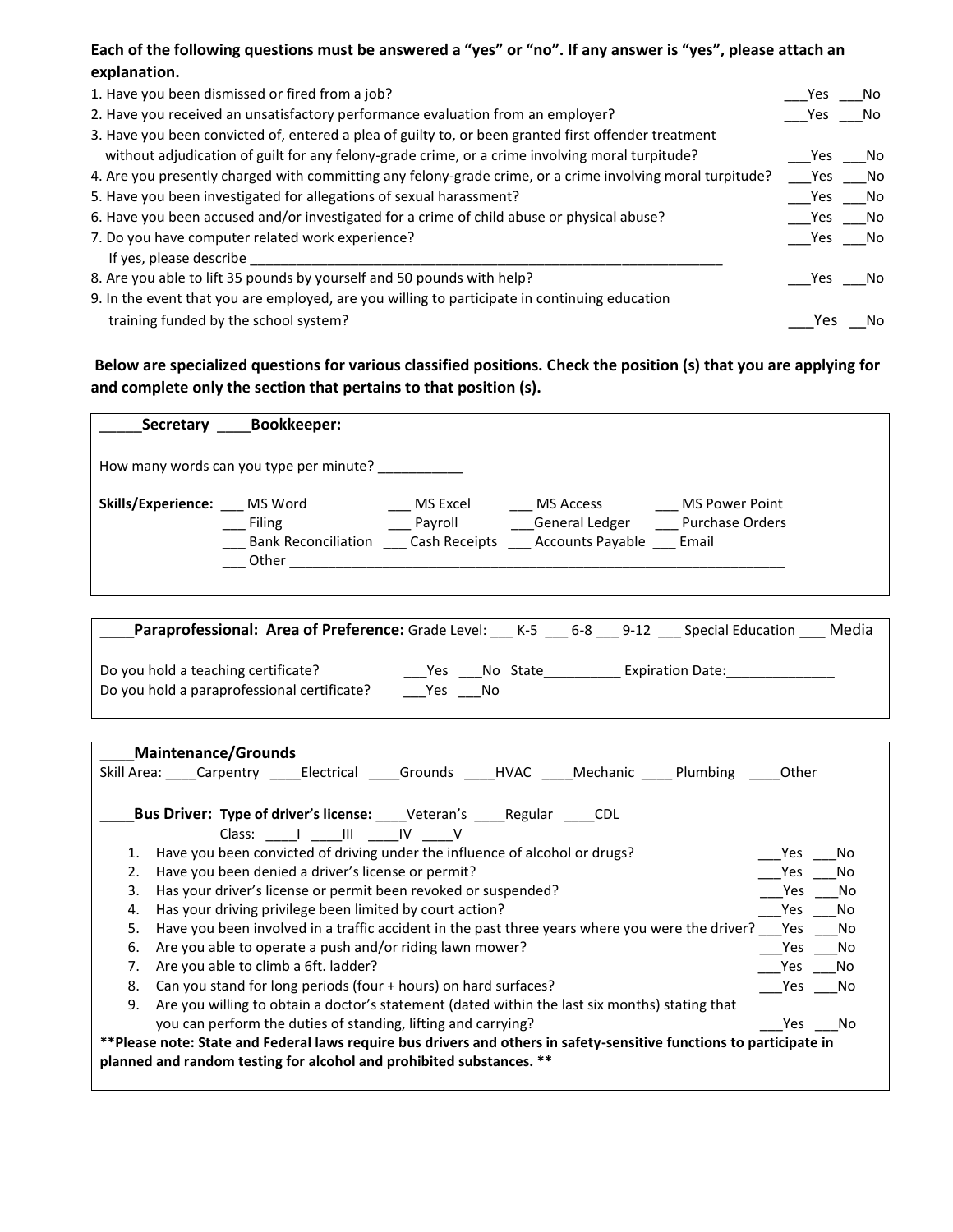| <b>Food Service:</b><br>Food Service Worker<br>Manager School Preference:                                                                                          |     |      |
|--------------------------------------------------------------------------------------------------------------------------------------------------------------------|-----|------|
| 1. Can you stand for long periods (four + hours) on hard surfaces?                                                                                                 | Yes | - No |
| 2. Are you willing to obtain a doctor's statement (dated within the last six months) stating that<br>you can perform the duties of standing, lifting and carrying? | Yes | .No  |

#### **REFERENCES – Not needed for Substitute Applications**

Please give the attached reference forms to individuals of your choice and request them to mail the form to Atkinson County Board of Education. For an application to be complete, reference forms are required. It is strongly recommended that you select references that can comment on work experiences as an evaluator, supervisor, etc.

| Name | Address | Phone |
|------|---------|-------|
|      |         |       |
|      |         |       |
|      |         |       |
|      |         |       |
|      |         |       |
|      |         |       |
|      |         |       |
|      |         |       |
|      |         |       |

#### **APPLICANT'S SIGNATURE STATEMENT**

I hereby certify that I have carefully read and reviewed the foregoing Classified Employee Application with the Atkinson County School System. Further, I hereby certify that all of the information contained in my response is true, accurate, and complete. I understand and acknowledge that the failure to provide true, accurate, and complete information will provide good and sufficient reason to (a) deny this application for employment with the Atkinson County School System; or (b) terminate my employment with the Atkinson County School System at a later time if I am hired. Should I become employed by the Atkinson County School System by virtue of this application, I agree to obey and abide by all of its policies and regulations.

I understand and acknowledge that all personnel employed by a local board of education in the state of Georgia are required by law to be fingerprinted and have a criminal background check by virtue of said employment and at subsequent times and intervals during that employment. In this regard, I agree to be fingerprinted when requested and consent to the check of my criminal background in accordance with the laws of Georgia and the rules and regulations of the Atkinson County School System by virtue of this application for employment, and at subsequent times and intervals if I am hired. I agree to fully cooperate to accomplish the foregoing, including but not limited to signing any forms required.

I understand that a copy of my diploma, degree(s) and/or certifications will be required if offered a position.

 $\frac{1}{2}$  ,  $\frac{1}{2}$  ,  $\frac{1}{2}$  ,  $\frac{1}{2}$  ,  $\frac{1}{2}$  ,  $\frac{1}{2}$  ,  $\frac{1}{2}$  ,  $\frac{1}{2}$  ,  $\frac{1}{2}$  ,  $\frac{1}{2}$  ,  $\frac{1}{2}$  ,  $\frac{1}{2}$  ,  $\frac{1}{2}$  ,  $\frac{1}{2}$  ,  $\frac{1}{2}$  ,  $\frac{1}{2}$  ,  $\frac{1}{2}$  ,  $\frac{1}{2}$  ,  $\frac{1$ 

Date Signature Signature of the Signature of the Signature of the Signature of the Signature of the Signature

The Atkinson County School System is an equal opportunity employer and does not discriminate on the basis of race, color, religion, national origin, age or handicap in its employment practices.